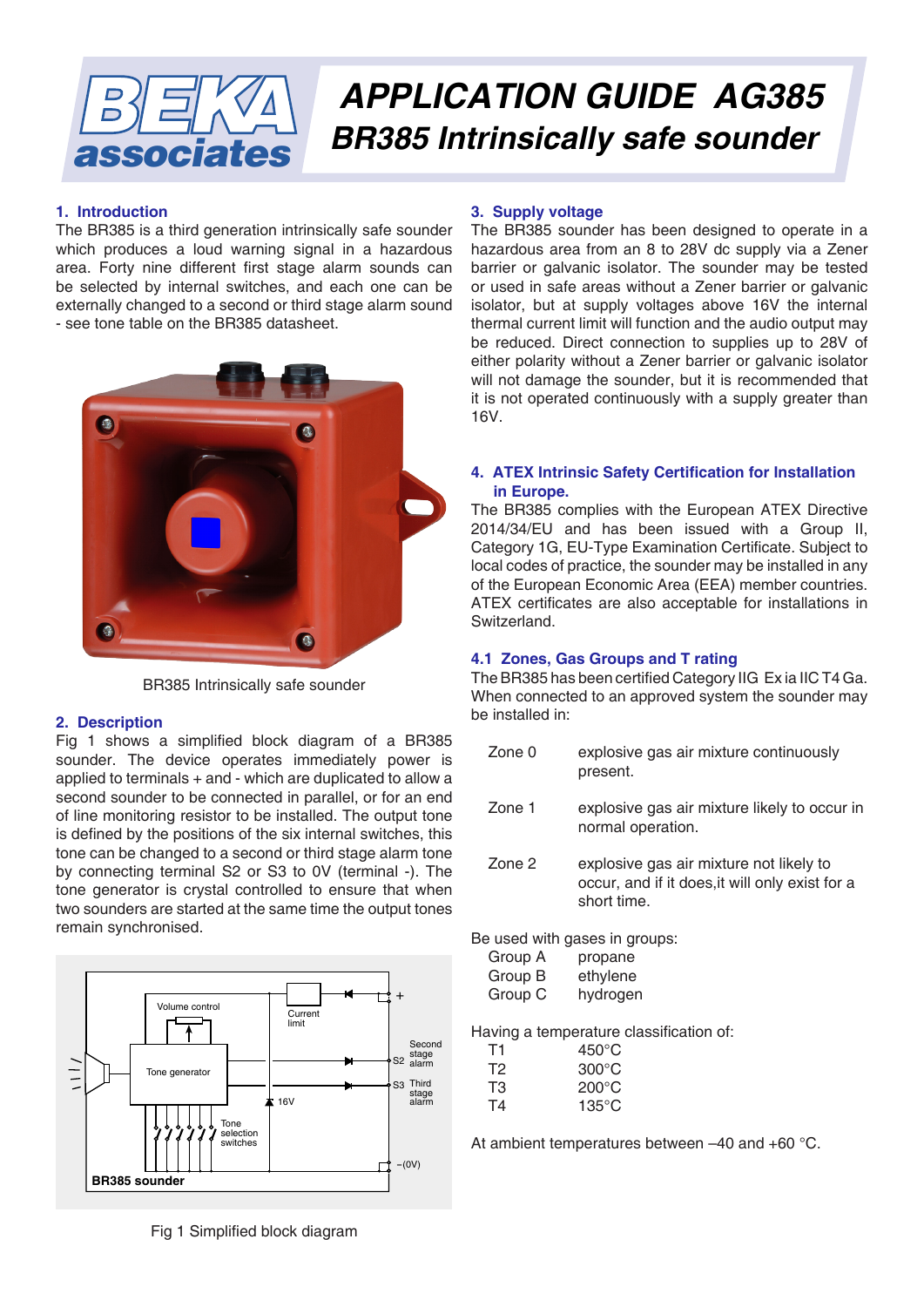# **4.2 Terminals + and -**

Power is supplied to the sounder via terminals + and which have the following input safety parameters:

| Ui | = | 28V                  |
|----|---|----------------------|
| Ιi | = | 93 <sub>m</sub> A dc |
| Pi | = | 0.66W                |

BR385 sounders may therefore be powered from any Zener barrier or galvanic isolator certified Ex ia by an EC Approved Notified Body, having output parameters equal to, or less than 28V, 93mA and 0.66W.

The equivalent internal capacitance Ci and inductance Li at these terminals are both zero.

# **Caution**

*Please note that the input safety parameters for the earlier BA385 sounder were Ui = 28V, Ii = 110mA, Pi 0.8W. Care should therefore be taken when replacing a BA385 with a BR385 sounder to ensure that the lower input safety parameters of the new model are not exceeded.*

## **4.3 Terminals S2 and S3**

When sounder terminals S2 or S3 are connected to terminal -(0V), the sounder output tone changes to the second or third stage alarm respectively. The input safety parameters for these terminals are:

| Ui  | -<br>= | <b>28V</b>       |
|-----|--------|------------------|
| -li | =      | 0 <sub>m</sub> A |

Because the permitted input current is zero, these terminals may only be connected to a certified diode return barrier or to the contacts of a certified intrinsically safe relay or galvanic isolator. For operational reasons, only diode return barriers with a voltage drop of 0.9V or less may be used.

The equivalent internal capacitance Ci and inductance Li of these terminals are both zero.

## **5. IECEx Intrinsic Safety Certification for international use.**

# **5.1 The IECEx Certification Scheme**

IECEx is a global certification scheme for explosion protected products which aims to harmonise international certification standards. For additional information about the IECEx certification scheme and to view the BEKA associate certificates, please visit [www.iecex.com](http://www.iecex.com).

#### **5.2 IECEx Certificate of Conformity**

The BR385 sounder has been issued with an IECEx Certificate of Conformity number IECEx SIR 17.0014X which specifies the following certification code:

Ex ia IIC T4 Ga  $-40^{\circ}$ C  $\leq$  Ta  $\leq$   $+60^{\circ}$ C.

The IECEx certificate may be downloaded from [www.beka.co.uk](http://www.beka.co.uk), [www.iecex.com](http://www.iecex.com) or requested from the BEKA sales office.

The IECEx intrinsic safety parameters are identical to the ATEX safety parameters described in section 4 of this guide and both certificates refer to equivalent IEC and BS EN standards. Therefore the systems described in sections 7 to 11 of this guide may be used for both ATEX and IECEx installations.

# **6. Factory Mutual certification for installation in the USA.**

For installations in the USA the BR385 sounder has FM intrinsic safety certification permitting installation in Class I; Division 1; Groups A, B, C & D and in Class I; Zone 0; Group IIC. Installations must comply with the BEKA Control Drawing CI385-32.

#### **6.1 FM Certificate of Compliance**

The FM Certificate of Compliance 3027157 and the associated BEKA Control Drawing CI385-32 may be downloaded from www.beka.co.uk, or requested from the BEKA sales office or our US agent Exloc Instruments.

# **6.2 Divisions / Zones, Gas Groups and T rating**

The BR385 sounder has been approved intrinsically safe by FM for installation in the following Divisions / Zones and used with the following hazards.

Installation in:

- Division 1 Ignitable concentrations of flammable gases, vapours or liquids can exist all of the time or some of the time under normal operating conditions.
- Division 2 Ignitable concentrations of flammable gases, vapours or liquids are not likely to exist under normal operating conditions.
- Zone 0 Explosive gas air mixture continuously present.
- Zone 1 Explosive gas air mixture likely to occur in normal operation.
- Zone 2 Explosive gas air mixture not likely to occur, and if it does, it will only exist for a short time.

Use with gases in groups:

| Group A | Acetylene |
|---------|-----------|
| Group B | Hydrogen  |
| Group C | Ethylene  |
| Group D | Propane   |
|         |           |
|         |           |
| llA.    | Propane   |
| IIВ     | Ethylene  |
| IIС     | Hydrogen  |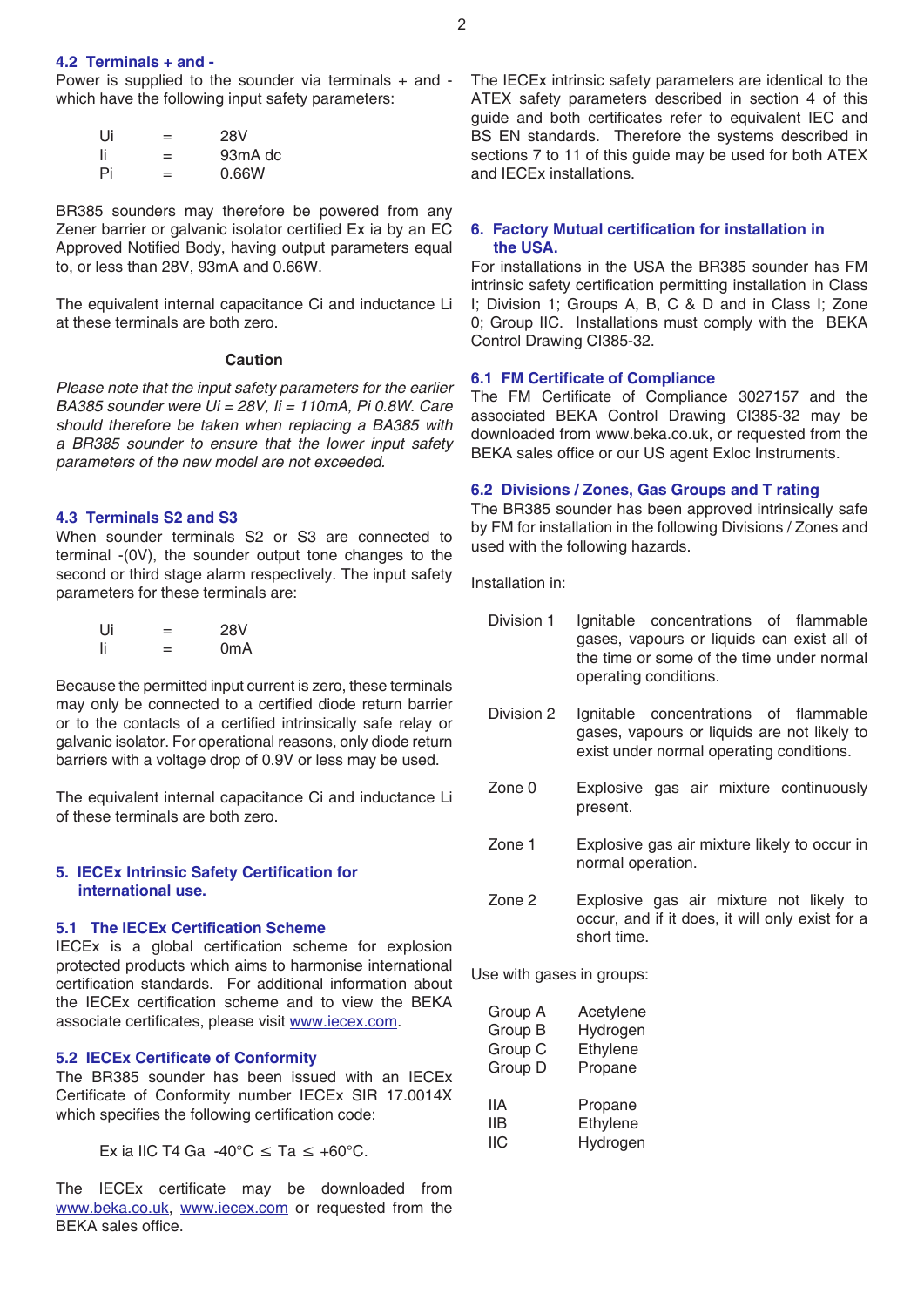Having a temperature classification of:

| T1 | 450°C           |
|----|-----------------|
| T2 | $300^{\circ}$ C |
| T3 | $200^{\circ}$ C |
| T4 | $135^{\circ}$ C |

at an ambient temperature between -20°C and +60°C

#### **6.3 Intrinsic safety parameters**

The BR385 sounder has been assessed using the entity concept and the FM safety parameters are identical to the ATEX and IECEx safety parameters except that output parameters Uo, Io and Po are specified for the tone changing terminals S2 and S3. Uo limits the maximum cable capacitance to 390nF in gas group B and IIC (hydrogen) when the terminals are connected to an isolated contact. This is unlikely to be restrictive. Uo is unlikely to reduce the permitted cable capacitance when the terminals are connected to a diode return barrier or galvanic isolator in the safe area, but Io should be considered when determining the maximum permitted cable inductance, but again is unlikely to be restrictive.

# **7. Electrical System Design for Installation in Hazardous Areas using Zener barriers.**

The recommended circuits in this section may be used for installations covered by ATEX, IECEx and FM certification.

#### **7.1 Single stage alarm**

The BR385 sounder may be powered from any appropriately certified Zener barrier having output parameters equal to or less 28V, 93mA, 0.66W. If the sounder control switch is in series with the positive supply, or the power supply is being turned on and off, only a single channel Zener barrier is required to power the sounder as shown in Fig 2. This circuit may also be used if a mechanically activated switch on the hazardous area side of the barrier is controlling the sounder.



Fig 2 Single stage alarm using channel barrier

If the sounder control switch is in series with the negative supply, a second barrier is required as shown in Fig 3. A diode return barrier is ideal for this application, any type may be used providing it has the same polarity as the barrier supplying the sounder and it's output safety parameters are equal to, or less than 28V and 0mA.



Fig 3 Single stage alarm using two channel barrier

#### **7.2 Multi-stage alarm**

Connecting sounder terminals S2 to 0V (terminal -) activates the second stage alarm; similarly connecting sounder terminals S3 to to 0V (terminal -) activates the third stage alarm. Mechanically operated switches in the hazardous area may be used to select these alarm stages, or the control may be transferred from the safe (unclassified) area via an intrinsically safe relay or diode return barrier. Fig 4 shows how diode return barriers may be used. If only two alarm stages are required the third stage barrier should be omitted. For a two stage alarm the required 28V, 93mA Zener barrier plus a diode return barrier is an industry standard combination available in a common package from a variety of manufacturers. For operational reasons, only diode return barriers with a voltage drop of 0.9V or less may be used.



Fig 4 Multi-stage alarm using Zener barrier

# **8. Electrical System Design for Installation in Hazardous Areas using Galvanic isolators.**

Galvanic isolators, although more expensive than Zener barriers, do not require a high integrity earth connection. For small systems where a high integrity earth is not already available, the use of galvanic isolators often reduces the overall installation cost and simplifies design.

## **8.1 Single stage alarm**

The BR385 sounder may be powered from any appropriately certified galvanic isolator having output parameters equal to or less than the maximum input parameters specified by the sounders certification. The sounder may be controlled by turning the galvanic isolator on and off, by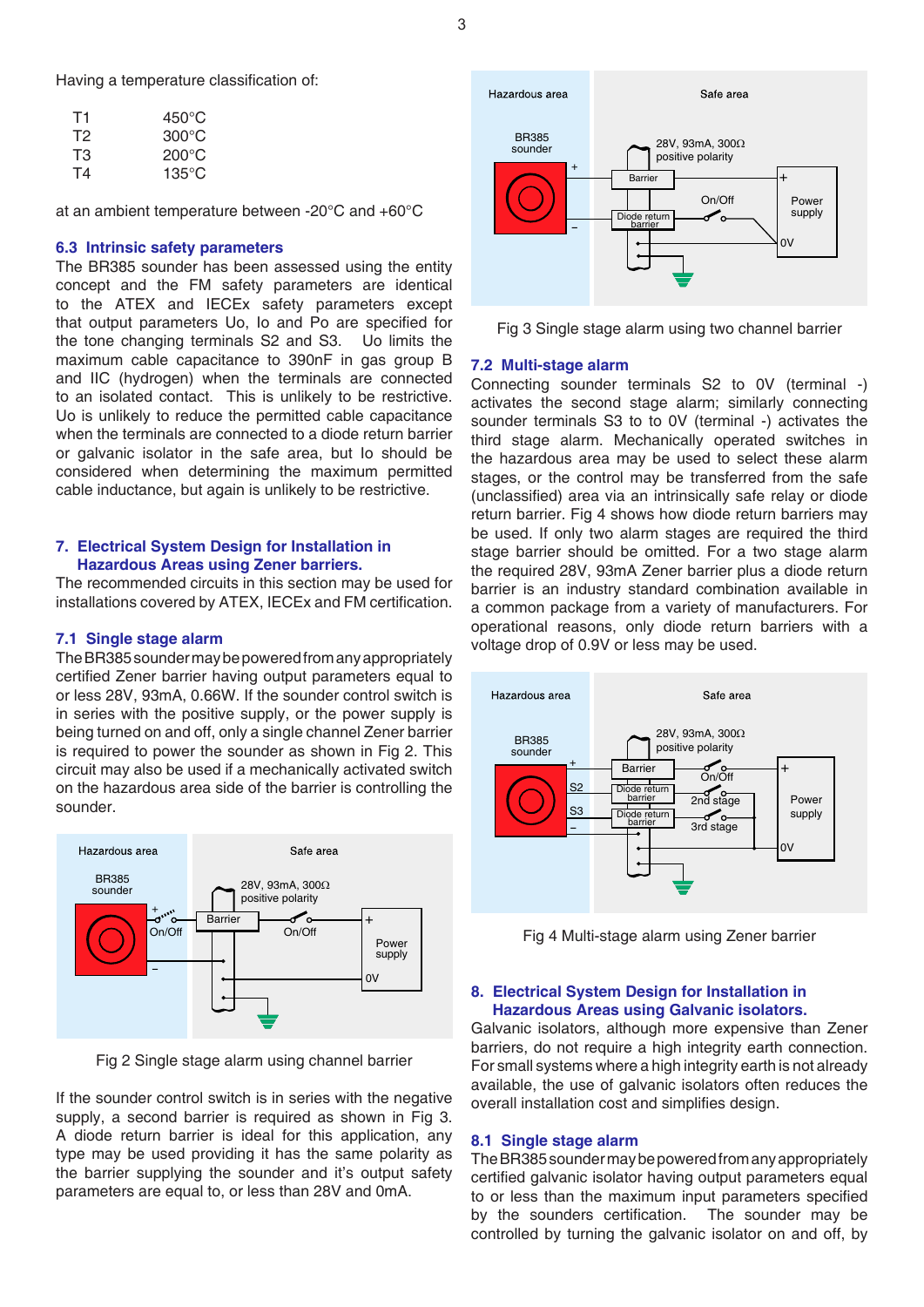4

a mechanically operated switch in the hazardous area wiring, or with some isolators via a dedicated safe area switch - see Fig 5.



Fig 5 Single stage alarm using galvanic isolator

# **8.2 Multi-stage alarm**

Fig 6 shows a typical application in which the BR385 sounder is activated when Alarm 1 of a BA327E intrinsically safe loop powered indicator closes. When Alarm 2 closes and the sounder output changes from the first to the second stage tone.

The indicator has galvanically isolated solid state switch outputs which have been certified as *simple apparatus*, allowing direct connection to the BR385 sounder.

#### **9. Cable parameters**

The internal capacitance Ci and inductance Li of all sounder input terminals is zero, therefore the maximum permitted cable parameters for all configurations is determined by Co and Lo of the Zener barrier or galvanic isolator powering and controlling the sounder. The FM certification also defines the output parameters of terminals S2 and S3 see section 6.3 for details.



Fig 6 Loop-powered BA327E intrinsically safe indicator controlling BR385 first and second stage alarms.



Fig 7 Combined circuit for BR385 sounder and BA386 beacon

# **10. Operating BR385 sounders in parallel**

Two BR385 sounders may be powered from a single Zener barrier or galvanic isolator, but the output of each one will be reduced by about 3dB. It is possible to operate three devices in parallel, but this should only be done when the maximum supply voltage is available.

# **11. Use with BA386 LED flashing Beacon**

The BEKA BA386 flashing beacon has IECEx and ATEX (not FM) intrinsic safety certification allowing it to power an intrinsically safe BR385 sounder. When the BR385 and BA386 are combined, they form an audio-visual alarm system with an alarm accept facility which silences the sounder for a pre-set time.

This combination is ideal for applications where an operator needs to be advised that an alarm condition has occurred, but wishes to silence the intrusive audible warning while leaving the beacon flashing at twice its normal rate. If the alarm condition is not corrected during the pre-set silence period, which can be between 1 and 30 minutes, the sounder will reactivate when the silence time has expired.

# A BA386S steady state beacon can not power a sounder.



Fig 8 Combined BR385 sounder and BA386 flashing beacon IECEx and ATEX (not FM) certified